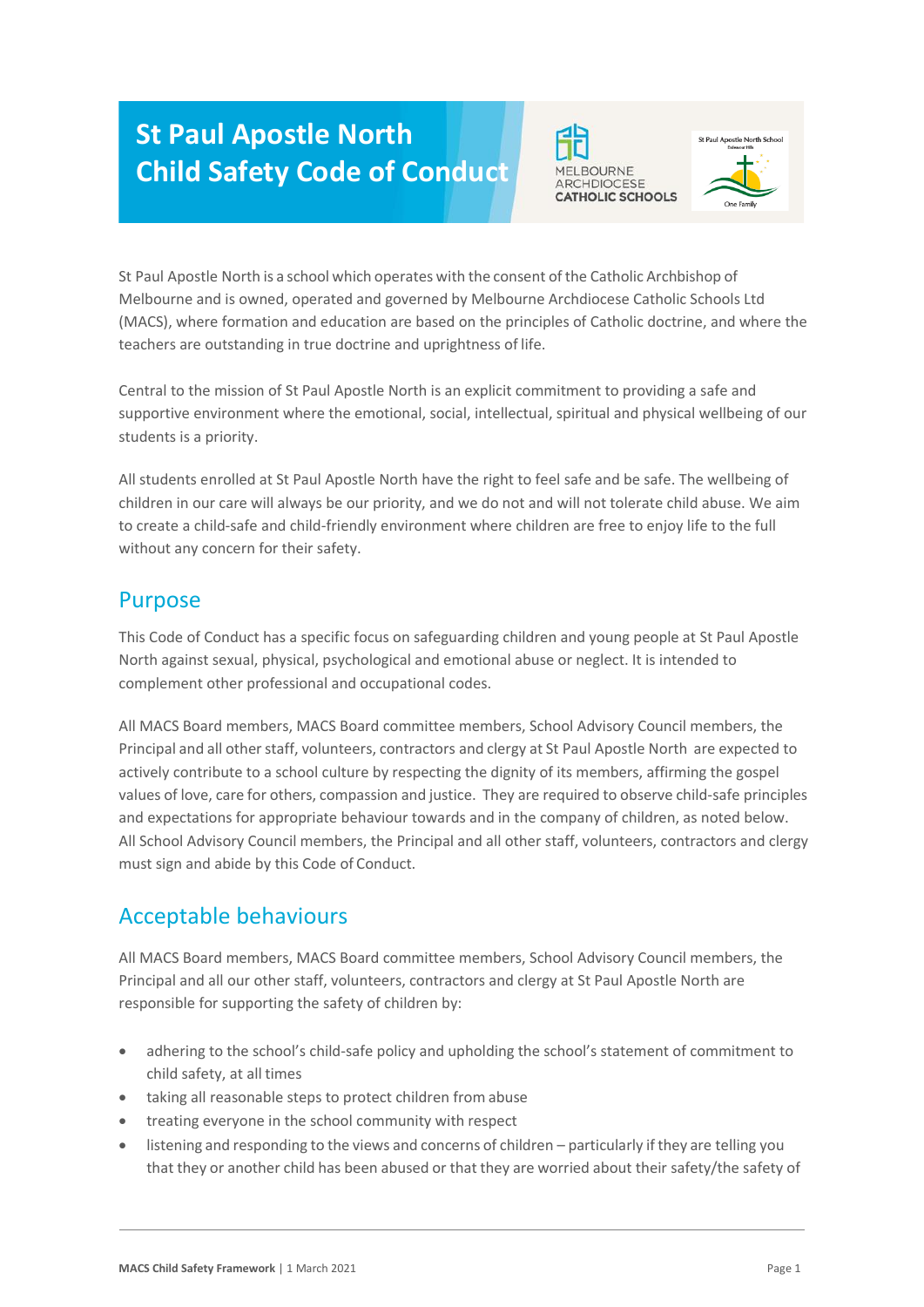another child

- promoting the cultural safety, participation and empowerment of Aboriginal and Torres Strait Islander children (for example, by never questioning an Aboriginal or Torres Strait Islander child's self-identification)
- promoting the cultural safety, participation and empowerment of children with culturally and linguistically diverse backgrounds (for example, by having a zero-tolerance for discrimination)
- promoting the safety, participation and empowerment of children with a disability (for example, during personal care activities)
- ensuring as far as practicable that adults are not alone with a child
- reporting any allegations of child abuse to the school's leadership (or child safety officer if the school has appointed someone to this role)
- understanding and complying with all reporting obligations as they relate to mandatory reporting and reporting under the *Crimes Act 1958* (Vic.)
- reporting any child safety concerns to the school's leadership
- ensuring as quickly as possible that the child is safe if an allegation of child abuse is made
- reporting to the Victorian Institute of Teaching (VIT) any charges, committals for trial or convictions in relation to a sexual office by a registered teacher, orspecific allegations or concerns about a registered teacher.

# Unacceptable behaviours

All MACS Board members, MACS Board committee members, School Advisory Council members, the Principal and all our other staff, volunteers, contractors and clergy at St Paul apostle North must not:

- ignore or disregard any suspected or disclosed child abuse
- develop any 'special'relationships with children that could be seen asfavouritism (for example, the offering of gifts or special treatment for specific children)
- exhibit behaviours with children which may be construed as unnecessarily physical (for example, inappropriate sitting on laps)
- put children at risk of abuse (for example, by locking doors)
- initiate unnecessary physical contact with children or do things of a personal nature that a child can do for themselves (for example, toileting or changing clothes)
- engage in open discussions of a mature or adult nature in the presence of children (for example, personal social activities)
- use inappropriate language in the presence of children
- express personal views on cultures, race or sexuality in the presence of children
- discriminate against any child, including because of age, gender, race, culture, vulnerability, sexuality, ethnicity or disability
- work with children while under the influence of alcohol or illegal drugs
- have contact with a child or their family outside school without the school leadership's or child safety officer's knowledge and/or consent or the school governing authority's approval (for example, unauthorised after-hours tutoring, private instrumental/other lessons or sport coaching); accidental contact, such as seeing people in the street, is appropriate
- have any online contact with a child (including by social media, email, instant messaging etc.) or their family unless necessary (for example, providing families with eNewsletters or assisting students with their schoolwork)
- use any personal communication channels/devices such as a personal email account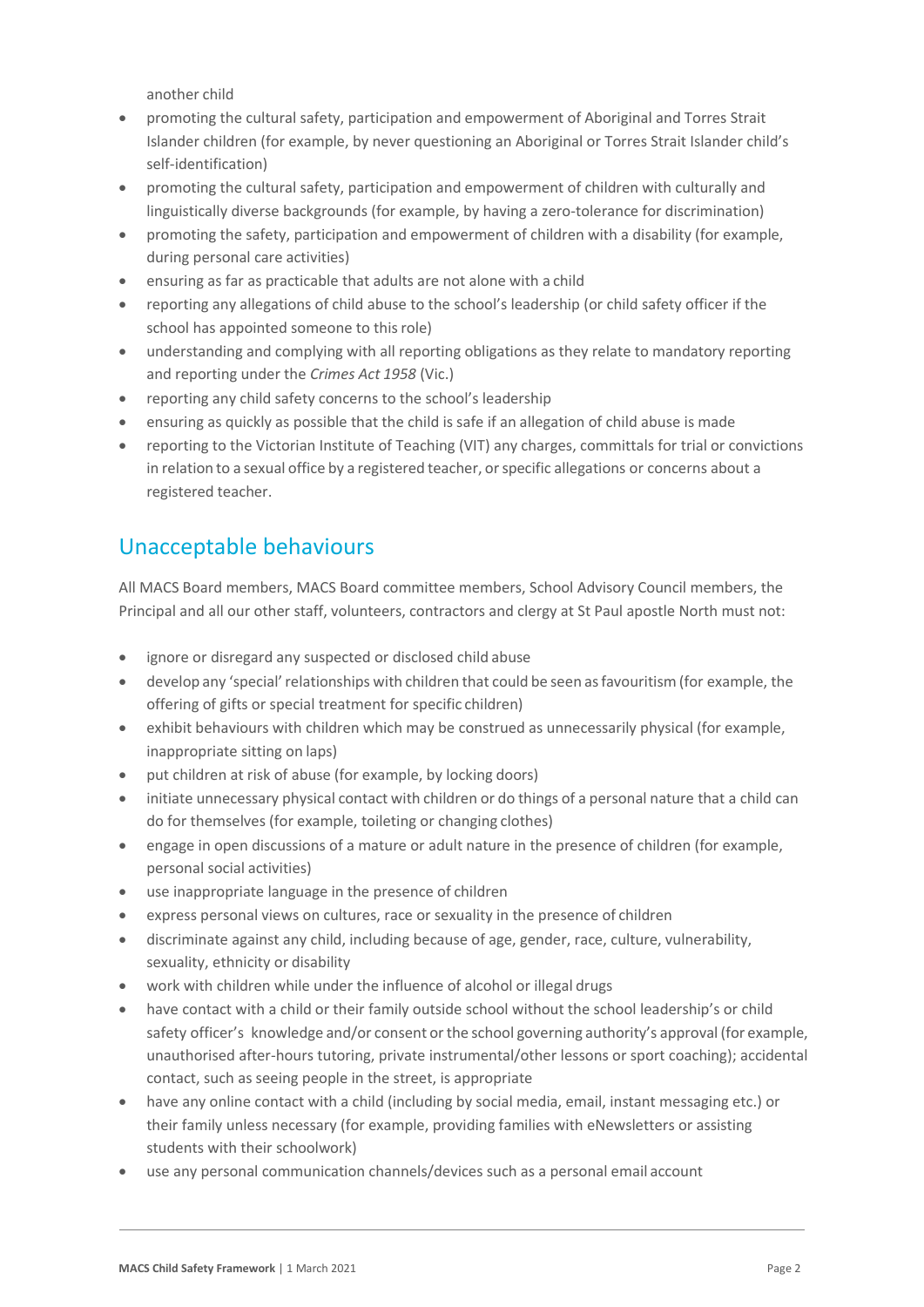- exchange personal contact details such as phone numbers, social networking sites or email addresses
- photograph or video a child without the consent of the parents or carers
- consume alcohol or drugs at school or at school events in the presence of children.

### Teachers

Teachers are also required to abide by the principles relating to relationships with students as set out in the Victorian Teaching Profession's Code of Conduct published by the VIT. These principles include:

- knowing their students well, respecting their individual differences and catering for their individual abilities
- working to create an environment which promotes mutual respect
- modelling and engaging in respectful and impartial language
- protecting students from intimidation, embarrassment, humiliation and harm
- respecting a student's privacy in sensitive matters
- interacting with students without displaying bias or preference
- not violating or compromising the unique position that a teacher holds of influence and trust in their relationship with students.

### Psychologists and school counsellors

In their dealings with students, psychologists and school counsellorsshould also take into account their professional obligations as set out in a code of ethics or practice to which they are bound, including because of their membership of:

- the Australian Health Practitioner Regulation Agency
- the Australian Counselling Association
- Speech Pathology Australia.

#### Sports and recreation

Coaches, staff members and volunteers involved in coaching, training or assisting students during sporting and recreation activities should adopt practices that assist children to feel safe and protected, including:

- using positive reinforcement and avoiding abusive, harassing or discriminatory language
- coaching students to be 'good sports'
- explaining the reason for the contact and asking for the student's permission if physical contact with a student by a coach or other adult is necessary during a sporting or other recreational activity
- avoiding (where possible) situations where an adult may be alone with a student such as in a dressing or change room, first aid room, dormitory or when the student needs to be transported in a vehicle.